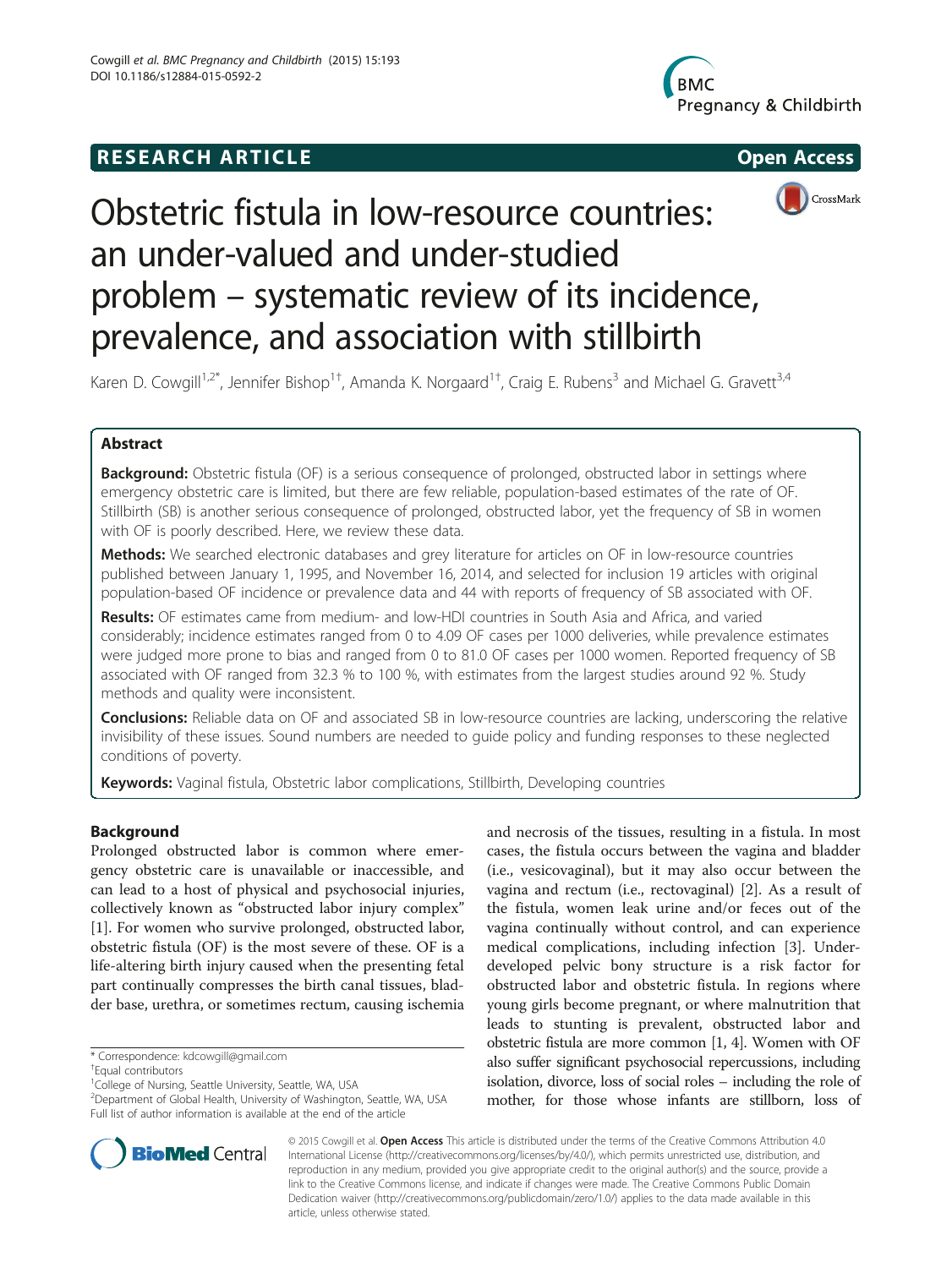income, stigmatization, shame and diminished self-esteem [[5](#page-5-0)].

In countries where emergency obstetric care is available and accessible, OF has been virtually eliminated. However, it continues to be prevalent and problematic in many less-developed regions of the world despite the fact that it is preventable and treatable [[6\]](#page-5-0). Surgical repair has a success rate of almost 90 %, but can be difficult for women to access or afford [[7\]](#page-5-0).

Many women who experience OF are also left to grieve a stillborn baby [\[5](#page-5-0)]. SB rates are underreported and under-valued [[8, 9\]](#page-5-0), but are known to be closely associated with maternal mortality rates [\[10](#page-5-0)]. Little has been reported about the association of SB with maternal morbidity rates, which may be 10 to 100 s of times higher than maternal mortality rates [\[2](#page-5-0), [11](#page-5-0)]. Between 2.14 and 3.82 million SB, ¾ of which were in south Asia and sub-Saharan Africa, are estimated to have occurred in 2009 [[12\]](#page-5-0). When labor is prolonged for days without appropriate emergency obstetric care, fetal death may result; as many as one third of SB occur in the intrapartum period [[10\]](#page-5-0), indicating that the fetus might have survived if adequate obstetric care had been received. Fetal death during labor is as many as 50 times higher in developing than developed countries [\[13\]](#page-5-0). The treatment most likely to improve both maternal and fetal outcomes in obstructed labor is cesarean section or instrumental delivery, so increasing access to emergency obstetric care is a cornerstone of preventing both OF and SB [\[14](#page-5-0), [15](#page-5-0)].

While some groups have worked to find, treat, and prevent OF in low-resource countries, system-wide responses are lacking, as are reliable populationbased estimates of the incidence and prevalence of OF [\[2](#page-5-0), [16, 17\]](#page-5-0) and of the correlation between stillbirth and OF. These data are needed to inform policy and to make visible the costs in human suffering and potential lives lost from lack of effective emergency obstetric care. This paper reviews the literature reporting original population-based estimates of OF incidence and prevalence rates in low-resource countries and assesses their precision and risk of bias; in the absence of population-based data linking OF and SB, it also reports facility-based estimates of SB in births that caused OF.

#### Methods

#### Search strategy

See Additional file [1](#page-5-0) for the study's PRISMA checklist. We conducted electronic searches for articles on OF using PubMed/MEDLINE and the CAB Global Health Database; results were restricted to articles published between January 1, 1995 and November 16, 2014. Complete search terms are available as Additional file [2](#page-5-0); no protocol for the review was registered (see PRISMA item 5). We reviewed

titles and/or abstracts of all search results, and selected articles addressing obstetric fistula incidence, prevalence, or the correlation between obstetric fistula and stillbirth in low-resource countries for full-text review. An ancestry search of references in reviewed articles and email requests for grey literature to researchers, health administrators, and clinicians in target countries yielded additional resources (see Fig. [1\)](#page-2-0).

#### Inclusion and exclusion criteria

Published or grey literature articles obtained through ancestry searches or in response to email requests were included if they were published on or after January 1, 1995 and met the following inclusion criteria: 1) they provided original population-based OF incidence and/or prevalence data or frequency of SB associated with OF, 2) data were from high-, medium-, or low- (but not very high-) Human Development Index (HDI) countries and territories as defined by the United Nations Development Programme [\[18\]](#page-5-0), and 3) the resource was in English, Spanish, French, Chinese, Portuguese, Polish, or German.

#### Data extraction

Reviewers (KDC, AKN, JB) independently extracted data on OF, including country or region, study period, study design, description of study participants, data source, number of fistula cases, fistula incidence/prevalence estimates, and on SB, including number of stillbirth cases and percentage of stillbirth with fistula. We standardized fistula incidence or prevalence estimates to be expressed per 1000 to facilitate comparisons, and obtained exact 95 % confidence intervals using OpenEpi.com, a free open-access tool that permits simple epidemiologic calculations.

#### Assessment of bias

We assessed risk of bias in individual OF studies by taking into account the study design, clarity of the documentation of methods, the definition of the reference population and the precision of the estimate of its magnitude, whether samples were selected randomly, the case definition of OF applied, whether cases were determined based on self-report alone or on physical exam, and peer-review status. For studies reporting the proportion of SB among births that led to OF, we did not perform an explicit assessment of bias, as these estimates were generally not part of the studies' main objectives. Instead, we commented on factors that might decrease the validity of estimates, recognizing that small sample size, while it may decrease precision of estimates, is not in itself a source of bias.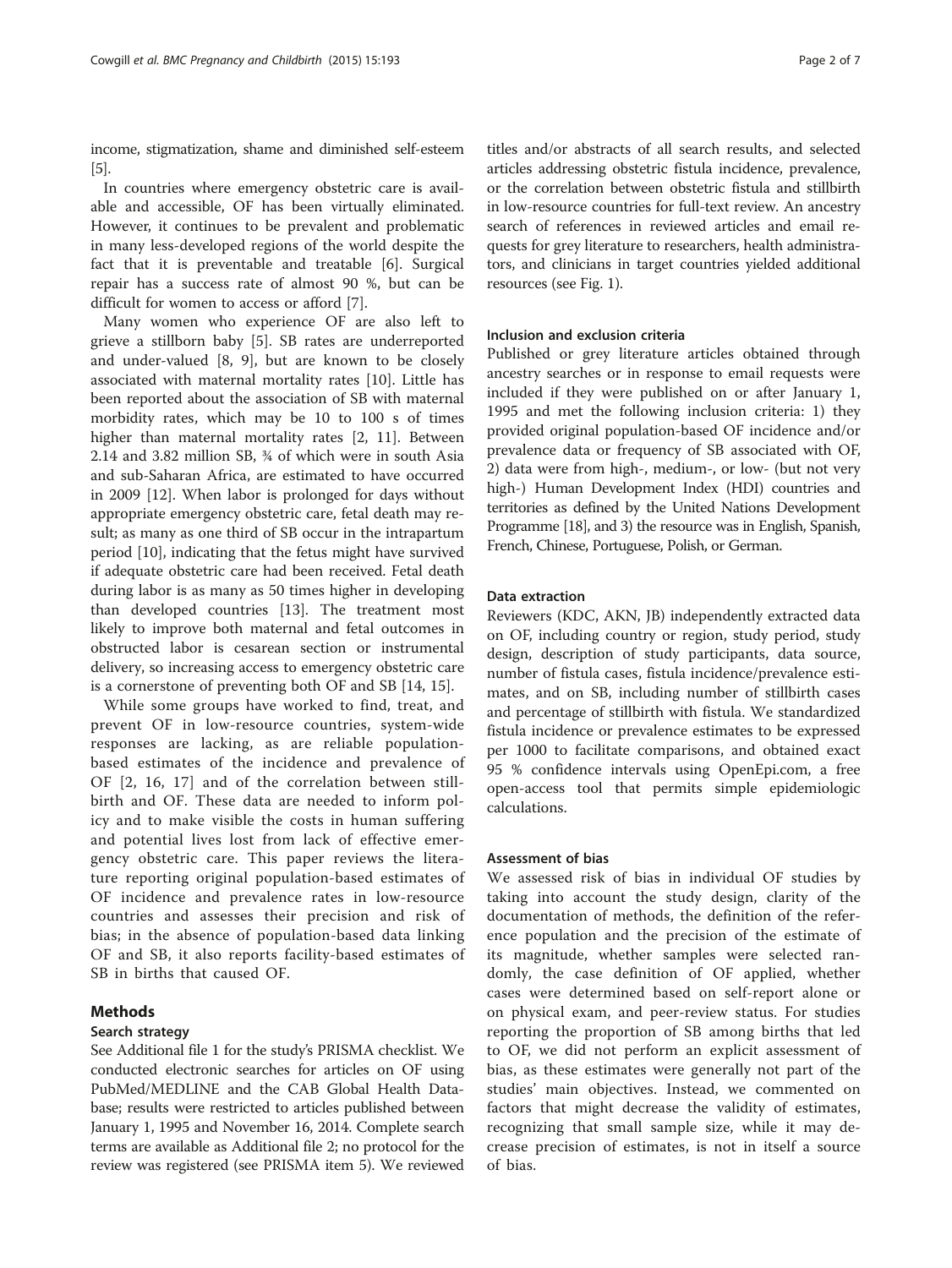<span id="page-2-0"></span>

#### Results

The literature search produced 62 articles that met the inclusion criteria (see Fig. 1). Nineteen provided population-based obstetric fistula incidence and/or prevalence data (7 from South Asia, 12 from Africa, including 2 reporting on the same study [\[19](#page-5-0), [20](#page-5-0)]) and 44 provided stillbirth rates associated with the birth that caused an obstetric fistula; one article [[21](#page-5-0)] provided both stillbirth data and population-based obstetric fistula incidence/prevalence data.

#### Obstetric fistula incidence/prevalence

Additional file [3](#page-5-0): Table S1 describes the included obstetric fistula incidence/prevalence studies. Obstetric fistula incidence and/or prevalence data were available for three countries in South Asia, two classified as medium HDI and one as low HDI, and for ten countries in Africa and for the West African region, all classified as low HDI. Of the five population-based incidence estimates, four were considered to have low risk of bias, and one to have a moderate-high risk of bias. This latter study yielded the highest incidence estimate, which was derived from a model based on Demographic and Health Survey (DHS) data from Nigeria and projected 4.09 OF cases per 1000 deliveries in women under 20 years, and 2.11 per 1000 deliveries in women aged 12–49 years [[4](#page-5-0)]. This model extrapolated OF incidence using data about the frequency of prolonged labor and applying a probability of obstruction given prolonged labor and a probability of fistula given obstruction. Among the other studies estimating OF incidence, a research group in West Africa reported 0.1 OF cases per 1000 deliveries based on physical exams of post-partum women [\[19, 20\]](#page-5-0), with a higher incidence in rural than urban residents (1.2 (95 % confidence interval (CI) 0.15–4.46) vs. 0 (95 % CI 0–0.18) cases per 1000 among post-partum women). Two studies from south Asia [[22, 23](#page-5-0)] first asked 1-12-month postpartum women whether they had constant leaking of, in one case, feces, and in the other, either feces or urine, from the vagina; this yielded symptom incidence rates of 5.19 (95 % CI 0.87–17.05) and 5.39 (95 % CI 1.37–14.59) per 1000. However, a physical exam to confirm that the symptoms were due to OF yielded only 2.60 (95 % CI 0.13– 12.74) and 0 (95 % CI 0–5.37) OF cases per 1000 postpartum women. A third report from south Asia found 0 (95 % CI 0–2.6) OF cases per 1000 post-partum women evaluated by physical exam [\[24\]](#page-5-0).

Period or lifetime prevalence estimates were judged more prone to bias than incidence estimates, with 9 of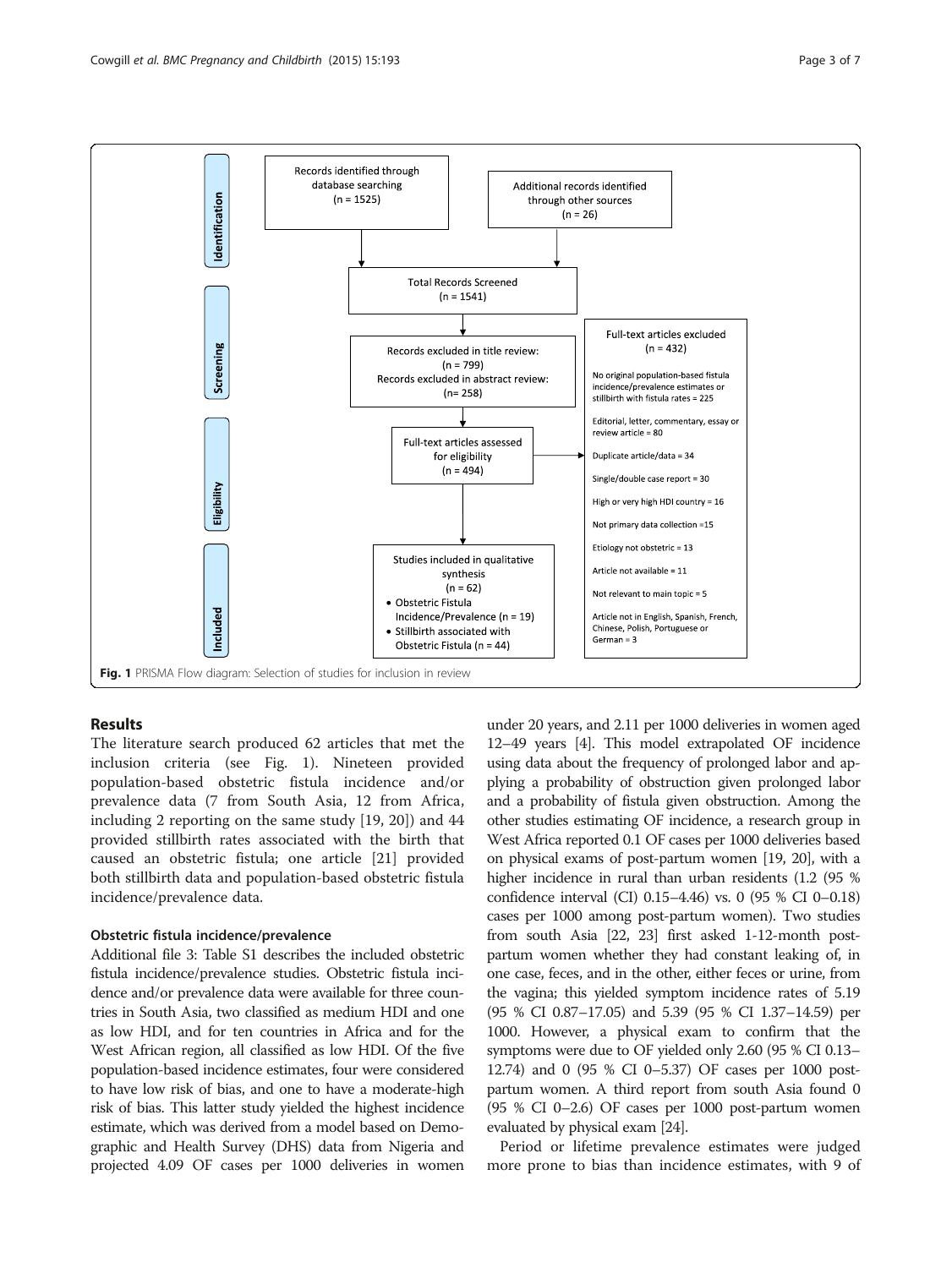the 13 prevalence estimates classified as having a moderate, moderate-high, or high risk of bias. Prevalence estimates varied widely, with those obtained by asking women whether they had experienced leakage of urine or feces from the vagina following a delivery consistently higher (10.60-81.0 cases per 1000) [[25](#page-5-0)–[29](#page-5-0)] than those based on physical exam or hospital records (0–4.5 OF cases per 1000) [\[21](#page-5-0), [30](#page-5-0)–[34](#page-5-0)]. The reference populations for estimates differed, with most based on women of reproductive age, defined as 15 to 44, 49, or 54 years, and some limited to women who had ever married or ever been pregnant. One grey literature report [\[35](#page-5-0)] did not give detailed information about the sample or the questions by which OF was assessed. A recent, high-quality population-based crosssectional study reported 4.5 (95 % CI 2.8–6.8) OF cases per 1000 parous women aged 15 or older in rural Pakistan [\[33\]](#page-5-0).

#### Stillbirth with obstetric fistula

Additional file [4:](#page-5-0) Table S2 describes data from the 44 studies that reported SB data. The reported proportion of infants stillborn to women who developed OF at that birth ranged from 32.3 % to 100 %. In the 3 studies with sample sizes greater than 500, the proportions were 87.5 % (n = 1,243) [\[36](#page-5-0)], 91.7 % (n = 899) [\[37\]](#page-6-0), and 92.2 %  $(n = 14,822)$  [\[34](#page-5-0)]. The majority of the studies were done solely in Africa, while two studies reported on India [\[38](#page-6-0), [39\]](#page-6-0), and one included information about both Africa and Bangladesh [\[36](#page-5-0)].

Three articles did not report if SB was the outcome of the OF-inducing delivery or a previous one [[40](#page-6-0)–[42\]](#page-6-0). Two articles reported a large percentage of unknown fetal outcomes; one of these [[43](#page-6-0)] reported a SB proportion of 55 %, with an additional 38 % of unknown outcomes, while the other [\[44\]](#page-6-0) reported 46 % stillborn with fistula and 45 % with unknown fetal outcome; it is likely that some deliveries with unknown outcomes also resulted in stillbirths. Another article [[45\]](#page-6-0) did not report fetal outcome, but noted that in 21 women (56 % of cases), "the mode of delivery associated with fistula was 'destructive delivery' (evacuation of a stillborn fetus)." Fetal outcome of the remaining 44 % of cases was not reported.

In one study that reported SB statistics for both cesarean section deliveries and spontaneous vaginal deliveries [[46\]](#page-6-0), SB rates were higher in the vaginal delivery groups (96.4 %) than the cesarean group (87.2 %). In another study of nearly 15,000 women with OF, more than half of infants were male (635 cases, 70.6 %), and SB rates were higher for boy (91.9 %) than girl (78.9 %) fetuses [[34\]](#page-5-0).

#### **Discussion**

Reported rates of OF vary widely; some of the variations represent true differences in incidence, while others are

artifacts of study design. Studies aiming to provide population-based data on OF are available from only a small number of countries in Africa and South Asia, underscoring the relative invisibility of this problem to policymakers and funders.

OF occurs more often in rural areas [[20\]](#page-5-0) and may be hidden from view, as those afflicted often experience shame and isolation from their communities [[47](#page-6-0)]. Many women who might have developed OF had they survived a difficult childbirth instead die, so are not included in population-based estimates [\[48](#page-6-0)]. Reaching rural women is a daunting task, and they are at higher risk for labor complications [\[28\]](#page-5-0); however, most research is facilitybased, accounting only for women who are able to access health care.

Where health systems are weak and vital registration systems spotty or nonexistent, policymakers and health service providers do not have surveillance data to track vital events and measure population size [[49\]](#page-6-0). Reliable population-based estimates of OF and associated SB are needed to guide and evaluate prevention and treatment programs, but population-based studies are difficult to conduct. Studies of OF prevalence are more prone to bias than studies of incidence; studies of incidence may be based on cohorts of pregnant or post-partum women that can be reliably followed over a defined period, while studies of prevalence require surveying or examining all parous women in a population. Both are complicated by the relative rarity of OF [\[17](#page-5-0)]. The few population-based OF incidence and prevalence estimates that are available have used different definitions of fistula as well as different methods of sampling and case ascertainment. For example, several of the estimates we report here are based on DHS interviews, which, as a proxy measure of OF, asked parous women whether they had experienced uncontrollable leakage of urine or stool from the vagina [[28\]](#page-5-0). The DHS estimates are much higher than estimates based on other definitions of OF, and in fact, in studies where women were both asked if they had symptoms of OF and also examined, the frequency of OF on exam was lower than by self-report [\[22](#page-5-0), [23](#page-5-0), [33](#page-5-0)]. Thus, physical examination is required to reliably establish OF. Tunçalp, et al. [\[50\]](#page-6-0) reported a positive predictive value of the 2008 Nigeria DHS questions of only 47 % in a subsample of women who presented for fistula screening; the predictive value would be much lower in the general population, where the prevalence of OF would be lower. We concur with Stanton [[16\]](#page-5-0), Wall [\[2\]](#page-5-0), and Zheng [[51](#page-6-0)] that current published estimates of OF incidence and prevalence are unreliable and do not support the conduct of a meta-analysis given the poor quality of the data.

In the absence of reliable data, an interesting approach some authors have taken is to estimate OF incidence using estimated probabilities of OF given obstructed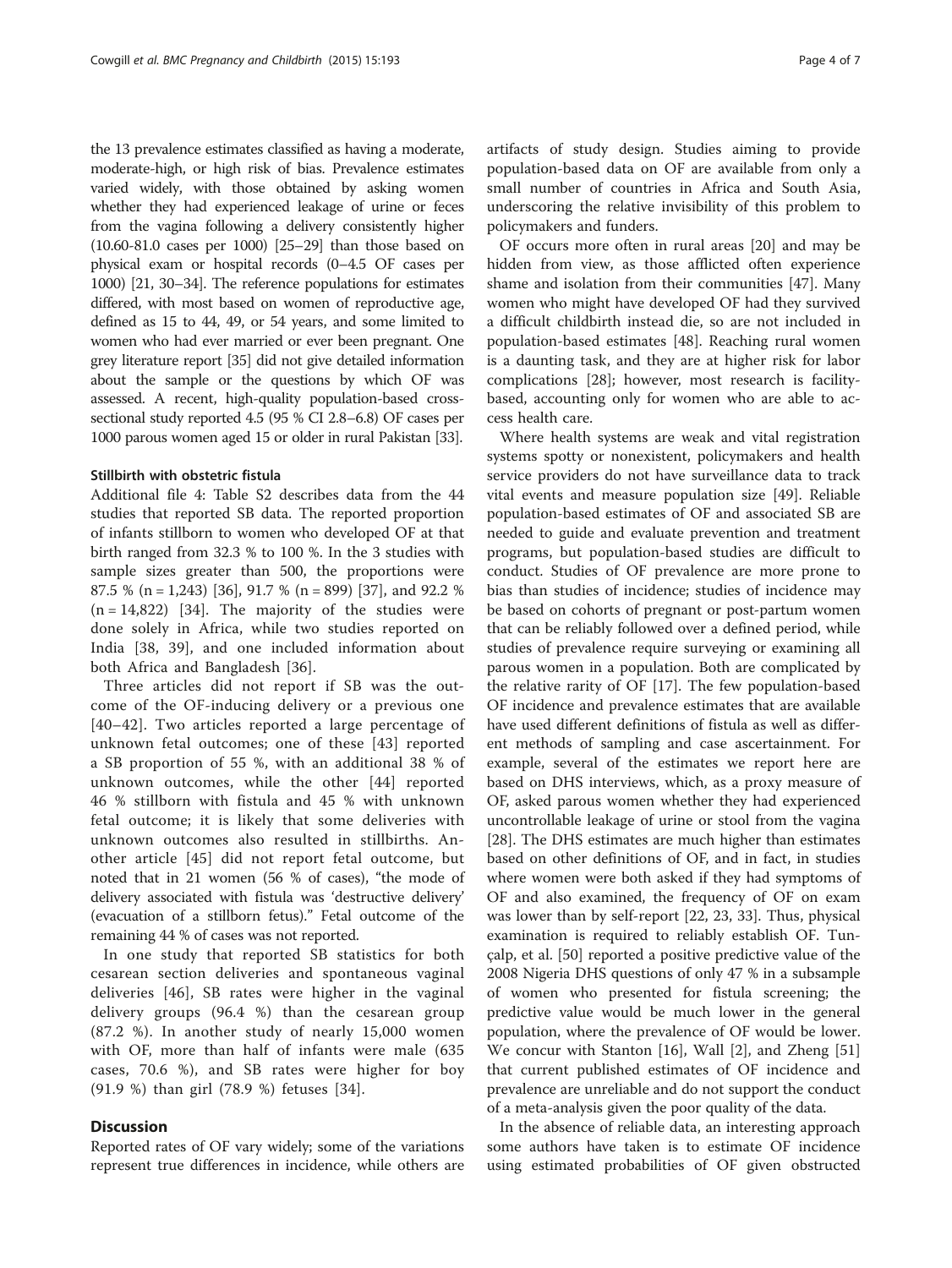labor and of obstructed labor given prolonged labor, and then applying these to prolonged labor data [[2, 4](#page-5-0)]. However, even the best estimates cannot replace hard data; in response to the paucity of reliable data, in 2007 Stanton, et al. proposed a series of questions to be added to the DHS that would be more specific for OF incidence and prevalence and that would also capture cases in deceased siblings of survey respondents [\[16](#page-5-0)], thus generating reliable, comparable population-based estimates and avoiding the survival bias resulting from collecting data only on living subjects. After our review was completed, Maheu-Giroux, et al. published a metaanalysis of DHS and Multiple Indicators Cluster Surveys (MICS) data (grey literature reports) on vaginal fistula (VF) collected between 2005 and 2013 from nineteen sub-Saharan African countries [\[52](#page-6-0)]. In this excellent paper based on rigorous analysis using a hierarchical Bayesian approach, the authors' best estimates of lifetime and point VF prevalence per 1000 women aged 15–49 years in these countries was 3.0 cases (95 % credible interval (CrI) 1.3–5.5) and 1.0 case (95 % CrI 0.3–2.4), respectively. However, they caution that data from these surveys may include false positive cases, since the surveys are not followed by gold-standard gynecological exams. Following these surveys with physical exams where feasible, as Adler, et al. [\[32\]](#page-5-0) did in a study using a similar approach, would provide a measure of their validity and improve data quality even further. House-to-house studies that systematically enumerated female residents aged 10 and above while actively searching for cases, then confirmed cases by physical exam (and, ideally, offered fistula repair surgery), could be a viable tool for reliably establishing population prevalence in an area. Adding information about birth outcomes could help to better quantify the association between OF and SB.

SB rates are high in women who develop OF, but estimates of the proportion of cases in which the two co-occur are variable and imprecise. Nonetheless, the association between OF and SB is clear, with most women with OF reporting a stillbirth. While we can't say for sure how often OF and associated stillbirth occur, we do know, to a large extent, why they occur. The reasons are systemic: prenatal care is difficult to access because of cost, availability, and/or accessibility [[53\]](#page-6-0); cultural expectations to give birth at home without assistance, or with an unskilled birth attendant, may be at odds with programs to promote facility-based births and/or skilled birth attendance [\[28,](#page-5-0) [37](#page-6-0), [43\]](#page-6-0); emergency obstetrical facilities and care, when they exist, are often inadequate, and impediments to treatment, such as waiting for permission to seek care, lack of transportation, desire to try traditional treatments, unawareness of available services, or distance from health care facilities, may limit their use [\[43](#page-6-0)]. Fetal and neonatal deaths that occur at home are often not reported [\[13\]](#page-5-0). Stillbirth may be more common with male babies, perhaps because male fetuses are larger on average [\[37\]](#page-6-0).

We did not attempt a meta-analysis because nowadays, OF is not an outcome that occurs at a consistent rate around the world or even within regions. OF is an indicator of weak emergency obstetric care systems [\[54](#page-6-0)], and its occurrence is variable at national and subnational levels. Furthermore, there were inconsistencies in definition of fistula, as noted above, and some fistulas may not have been obstetric in origin. Risk of bias was moderate or high in most studies, especially those in grey literature. Study populations were variably defined as women who had ever borne children, or recently borne children, or who were of childbearing age – excluding older women who might no longer be fertile but could still suffer fistula, as noted in a community-based screening in Nigeria [\[55\]](#page-6-0). One study inexplicably excluded women with repaired fistula from its estimate of lifetime OF prevalence [\[29](#page-5-0)]. There was incomplete reporting of birth outcomes in some studies reporting on SB. Many studies did not differentiate between SB and early neonatal mortality, which may have artificially increased or decreased the SB rates associated with the birth that caused the fistula, since these early neonatal deaths might also have been linked to the obstructed labor that caused the OF.

Aside from the risk of bias inherent in the studies themselves, an important limitation of this review is that the search strategy we used may not have been sensitive enough to capture studies of reproductive morbidity in which fistula was neither explicitly sought nor found, but where it would have been reported had it been found. As Adler, et al. [\[56\]](#page-6-0) point out, excluding studies with negative findings when attempting to generate an overall estimate of OF rates constitutes search bias [\[57](#page-6-0)]. We did not attempt to generate an overall estimate of OF rates, but rather to assess the internal validity of estimates of OF where it was recorded, so we do not feel that the possible omission of studies with negative findings weakens our review. We did, nonetheless, examine the references cited by Adler, et al. and include four that met our inclusion criteria but were not returned by our search strategy. A strength of our review is that we calculated 95 % confidence intervals around all estimates to illustrate their inherent variability, and as a reminder that zero is not always zero: with small sample sizes, an event that occurs on the order of <5 times per 1000 births could easily be missed.

#### Conclusions

In summary, OF remains a significant obstetrical problem in low-resource countries. It is strongly associated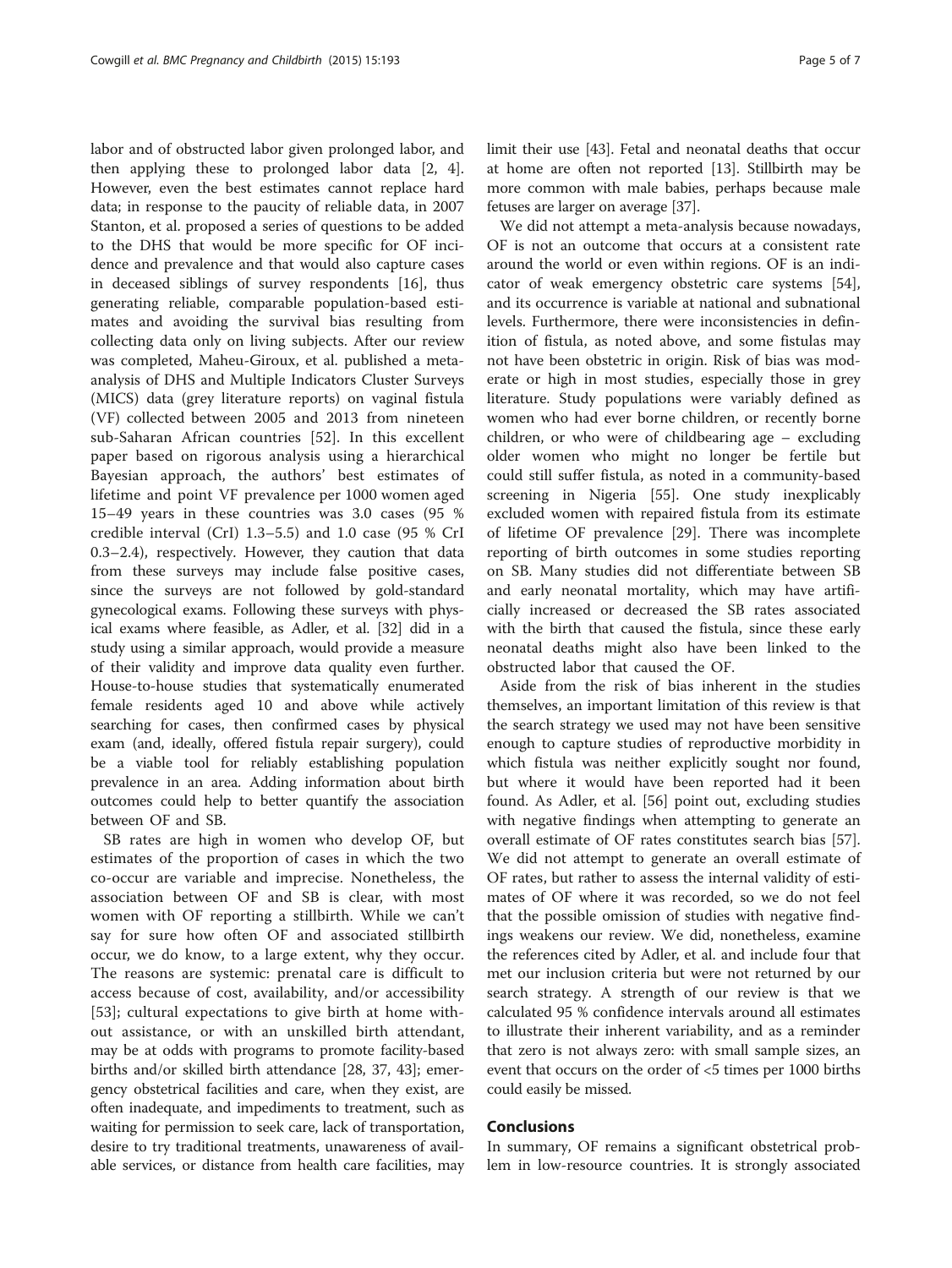<span id="page-5-0"></span>with stillbirth, as both are related to obstructed labor in the absence of emergency obstetrical care. Reliable data on OF and associated SB in low-resource countries are lacking, underscoring the relative invisibility of these issues; sound numbers are needed to guide policy and fund responses to these neglected conditions of poverty.

#### Additional files

#### [Additional file 1:](http://www.biomedcentral.com/content/supplementary/s12884-015-0592-2-s1.doc) PRISMA checklist.

#### [Additional file 2:](http://www.biomedcentral.com/content/supplementary/s12884-015-0592-2-s2.docx) Search strategy.

[Additional file 3: Table S1.](http://www.biomedcentral.com/content/supplementary/s12884-015-0592-2-s3.docx) Obstetric fistula incidence/prevalence estimates by country [\[58](#page-6-0), 21].

[Additional file 4: Table S2.](http://www.biomedcentral.com/content/supplementary/s12884-015-0592-2-s4.docx) Obstetric fistula with stillbirth data [[59](#page-6-0)-[86\]](#page-6-0).

#### Abbreviations

DHS: Demographic and health survey; HDI: Human development index; OF: Obstetric fistula; PRISMA: Preferred reporting items for systematic reviews and meta-analyses; SB: Stillbirth.

#### Competing interests

The authors declare that they have no competing interests.

#### Authors' contributions

JB, AN, and KDC conducted searches, selected articles for inclusion, and reviewed the articles in consultation with MGG. CER participated in design and coordination and helped to draft the manuscript. All authors read and approved the final manuscript.

#### Acknowledgments

Hao Bao for Chinese translation, Danuta Wojnar for Polish translation.

#### Author details

<sup>1</sup>College of Nursing, Seattle University, Seattle, WA, USA. <sup>2</sup>Department of Global Health, University of Washington, Seattle, WA, USA. <sup>3</sup>Global Alliance to Prevent Prematurity and Stillbirth, Seattle Children's, Seattle, WA, USA. <sup>4</sup> <sup>4</sup>Department of Obstetrics and Gynecology, University of Washington, Seattle, WA, USA.

#### Received: 19 January 2015 Accepted: 15 July 2015 Published online: 26 August 2015

#### References

- 1. Wall LL. Preventing obstetric fistulas in low-resource countries: insights from a Haddon matrix. Obstet Gynecol Surv. 2012;67:111–21.
- 2. Wall LL, Arrowsmith SD, Briggs N, Browning A, Lassey A. The Obstetric Vesicovaginal Fistula in the Developing World. In: Abrams P, Cardozo L, Khoury S, Wein A, editors. Incontinence, vol. 2, Management: Report on the 3rd International Consultation on Incontinence. Paris: Health Publications Ltd; 2005.
- 3. Ramphal S, Moodley J. Vesicovaginal fistula: obstetric causes. Curr Opin Obstet Gynecol. 2006;18:147–51.
- 4. Tsui A, Creanga A, Ahmed S. The role of delayed childbearing in the prevention of obstetric fistulas. Int J Gynaecol Obstet. 2007;99(Supplement 1):S98–107.
- 5. Roush KM. Social implications of obstetric fistula: an integrative review. J Midwifery Womens Health. 2009;54:e21–33.
- 6. Wall LL. Obstetric vesicovaginal fistula as an international public-health problem. Lancet. 2006;368:1201–9.
- 7. Miller S, Lester F, Webster M, Cowan B. Obstetric fistula: a preventable tragedy. J Midwifery Womens Health. 2005;50:286–94.
- 8. Phillips J, Millum J. Valuing Stillbirths. Bioethics. 2014;9702:2053–60.
- 9. Lawn JE, Blencowe H, Oza S, You D, Lee ACC, Waiswa P, et al. Every Newborn: progress, priorities, and potential beyond survival. Lancet. 2014;384:189–205.
- 10. Lawn JE, Gravett MG, Nunes TM, Rubens CE, Stanton C, Group R. Global report on preterm birth and stillbirth (1 of 7): definitions, description of the burden and opportunities to improve data. BMC Pregnancy Childbirth. 2010;10 Suppl 1:S1.
- 11. Prual A, Huguet D, Garbin O, Rabe G. Severe obstetric morbidity of the third trimester, delivery and early puerperium in Niamey (Niger). Afr J Reprod Health. 1998;2:10–9.
- 12. Cousens S, Blencowe H, Stanton C, Chou D, Ahmed S, Steinhardt L, et al. National, regional, and worldwide estimates of stillbirth rates in 2009 with trends since 1995: a systematic analysis. Lancet. 2011;377:1319–30.
- 13. McClure EM, Nalubamba-Phiri M, Goldenberg RL. Stillbirth in developing countries. Int J Gynaecol Obstet. 2006;94:82–90.
- 14. Wall LL. Overcoming phase 1 delays: the critical component of obstetric fistula prevention programs in resource-poor countries. BMC Pregnancy Childbirth. 2012;12:68.
- 15. Dolea C, Abouzahr C: Global burden of obstructed labour in the year 2000. World Health Organization (WHO), Geneva, Switzerland. 2003:1–17.
- 16. Stanton C, Holtz S, Ahmed S. Challenges in measuring obstetric fistula. Int J Gynaecol Obstet. 2007;99 Suppl 1:S4-9.
- 17. Tunçalp Ö, Tripathi V, Landry E, Stanton K, Ahmed S. Measuring the incidence and prevalence of obstetric fistula : approaches, needs and recommendations. Bull World Health Organ. 2015;93:60–2.
- 18. Human Development Index [\[http://hdr.undp.org/en/content/human](http://hdr.undp.org/en/content/human-development-index-hdi)[development-index-hdi\]](http://hdr.undp.org/en/content/human-development-index-hdi)
- 19. Prual A, De BL, Bre G, Bouvier-Colle MH, de Bernis L, Bréart G. Severe maternal morbidity from direct obstetric causes in West Africa: incidence and case fatality rates. Bull World Health Organ. 2000;78:593–602.
- 20. Vangeenderhuysen C, Prual A, Ould D. Obstetric fistulae: incidence estimates for sub-Saharan Africa. Int J Gynaecol Obs. 2001;73:65–6.
- 21. Mabeya H: Characteristics of women admitted with obstetric fistula in the rural hospitals in West Pokot, Kenya. In Geneva Foundation for Medical Education and Research: Postgraduate Training Course in Reproductive Health 2004; 2004. Accessed on: July 27, 2013. [http://www.gfmer.ch/](http://www.gfmer.ch/Medical_education_En/PGC_RH_2004/Obstetric_fistula_Kenya.htm) [Medical\\_education\\_En/PGC\\_RH\\_2004/Obstetric\\_fistula\\_Kenya.htm](http://www.gfmer.ch/Medical_education_En/PGC_RH_2004/Obstetric_fistula_Kenya.htm).
- 22. Bhatia JC, Bhagavan L, Rao NSN. Levels and Determinants of Gynecological in a District Morbidity of South India. Stud Fam Plann. 1997;28:95–103.
- 23. Fronczak N, Antelman G, Moran AC, Caulfield LE, Baqui AH. Delivery-related complications and early postpartum morbidity in Dhaka, Bangladesh. Int J Gynaecol Obstet. 2005;91:271–8.
- 24. Ferdous J, Ahmed A, Dasgupta SK, Jahan M, Huda FA, Ronsmans C, et al. Occurrence and determinants of postpartum maternal morbidities and disabilities among women in Matlab, Bangladesh. J Health Popul Nutr. 2012;30:143–58.
- 25. Biadgilign S, Lakew Y, Reda AA, Deribe K. A population based survey in Ethiopia using questionnaire as proxy to estimate obstetric fistula prevalence: results from demographic and health survey. Reprod Health. 2013;10:14.
- 26. Uganda Bureau of Statistics (UBOS), Macro International Inc. Uganda Demographic and Health Survey 2006. Calverton, Maryland, U.S.A, Uganda: Uganda Bureau of Statistics (UBOS), Macro International Inc; 2007.
- 27. NSO, ORC Macro. Malawi Demographic and Health Survey 2004. Calverton, Maryland, U.S.A: NSO, ORC Macro; 2005.
- 28. Johnson K. Incontinence in Malawi: analysis of a proxy measure of vaginal fistula in a national survey. Int J Gynaecol Obstet. 2007;99 Suppl 1:S122–9.
- 29. Kalilani-Phiri LV, Umar E, Lazaro D, Lunguzi J, Chilungo A. Prevalence of obstetric fistula in Malawi. Int J Gynaecol Obstet. 2010;109:204–8.
- 30. Kulkarni R: National Institute for Research in Reproductive Health Annual Report 2007–2008: Magnitude and Determinants of Chronic Obstetric Morbidities in Nasik District in Maharashtra. Indian Council of Medical Research. Mumbai; 2008.
- 31. Walraven G, Scherf C, West B, Ekpo G, Paine K, Coleman R, et al. The burden of reproductive-organ disease in rural women in The Gambia, West Africa. Lancet. 2001;357:1161–7.
- 32. Adler AJ, Fox S, Campbell OMR, Kuper H. Obstetric fistula in Southern Sudan: situational analysis and Key Informant Method to estimate prevalence. BMC Pregnancy Childbirth. 2013;13:64.
- 33. Jokhio A, Rizvi RM, Rizvi J, MacArthur C. Prevalence of obstetric fistula: a population-based study in rural Pakistan. BJOG. 2014;121:1039–46.
- 34. Muleta M, Rasmussen S, Kiserud T. Obstetric fistula in 14,928 Ethiopian women. Acta Obstet Gynecol Scand. 2010;89:945–51.
- 35. Teghrarian S, Ramsey K: South Asia Conference for the Prevention & Treatment of Obstetric Fistula: 9–11 September 2003, Dhaka, Bangladesh. UNFPA Campaign to End Fistulat. New York, NY; 2004.
- 36. Barone MA, Frajzyngier V, Ruminjo J, Asiimwe F, Barry TH, Bello A, et al. Determinants of postoperative outcomes of female genital fistula repair surgery. Obstet Gynecol. 2012;120:524–31.